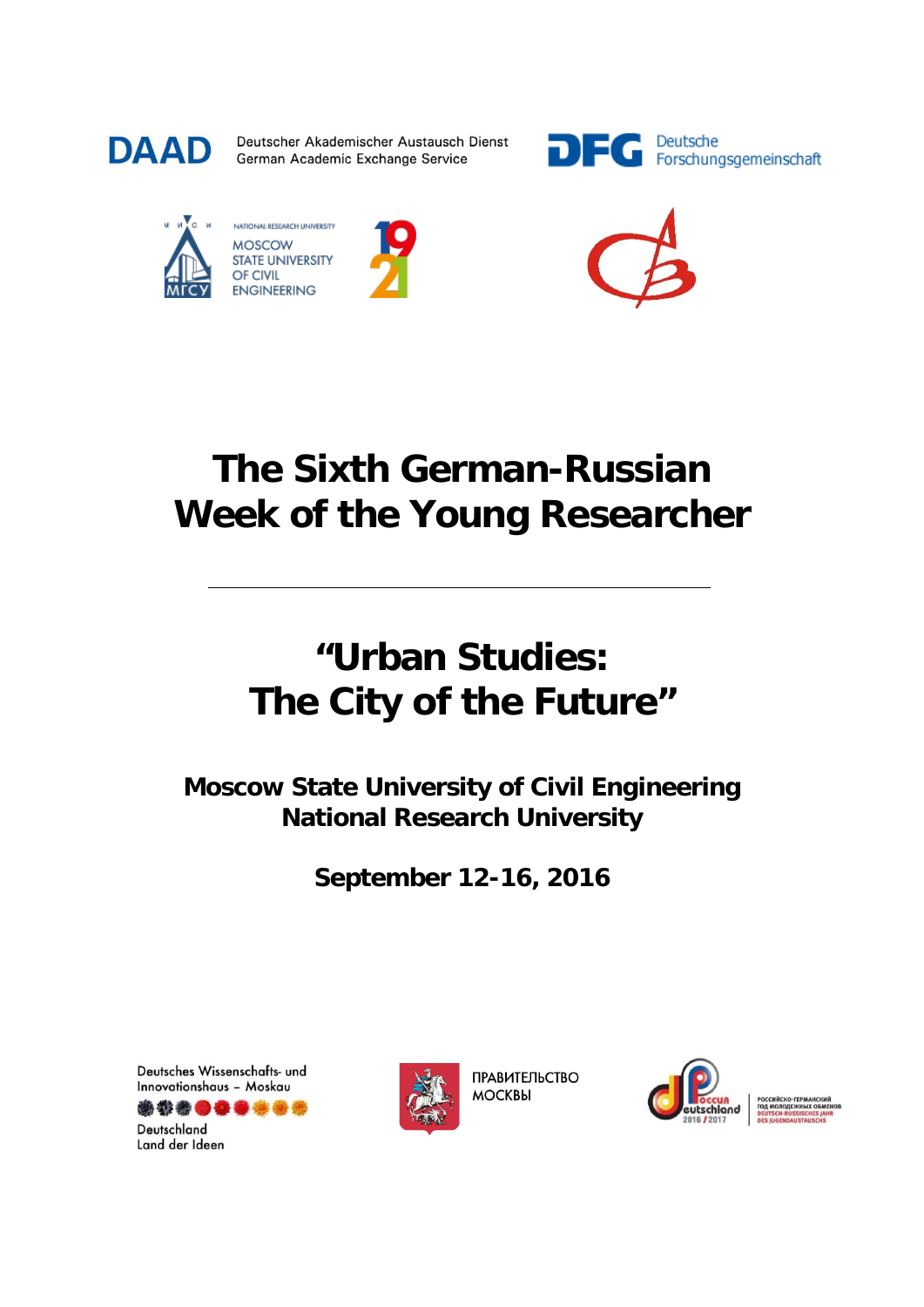### **Conference Hotel**

**Сosmos** 150, Prospect Mira, Moscow

Telefon: <sub>-+7</sub> (495) 234 10 00

### **Conference Location**

#### **National Research University Moscow State University of Civil Engineering (MISI/MGSU)**

26, Yaroslavskoye Shosse, Moscow, 129337

With financial support of



**Federal Foreign Office**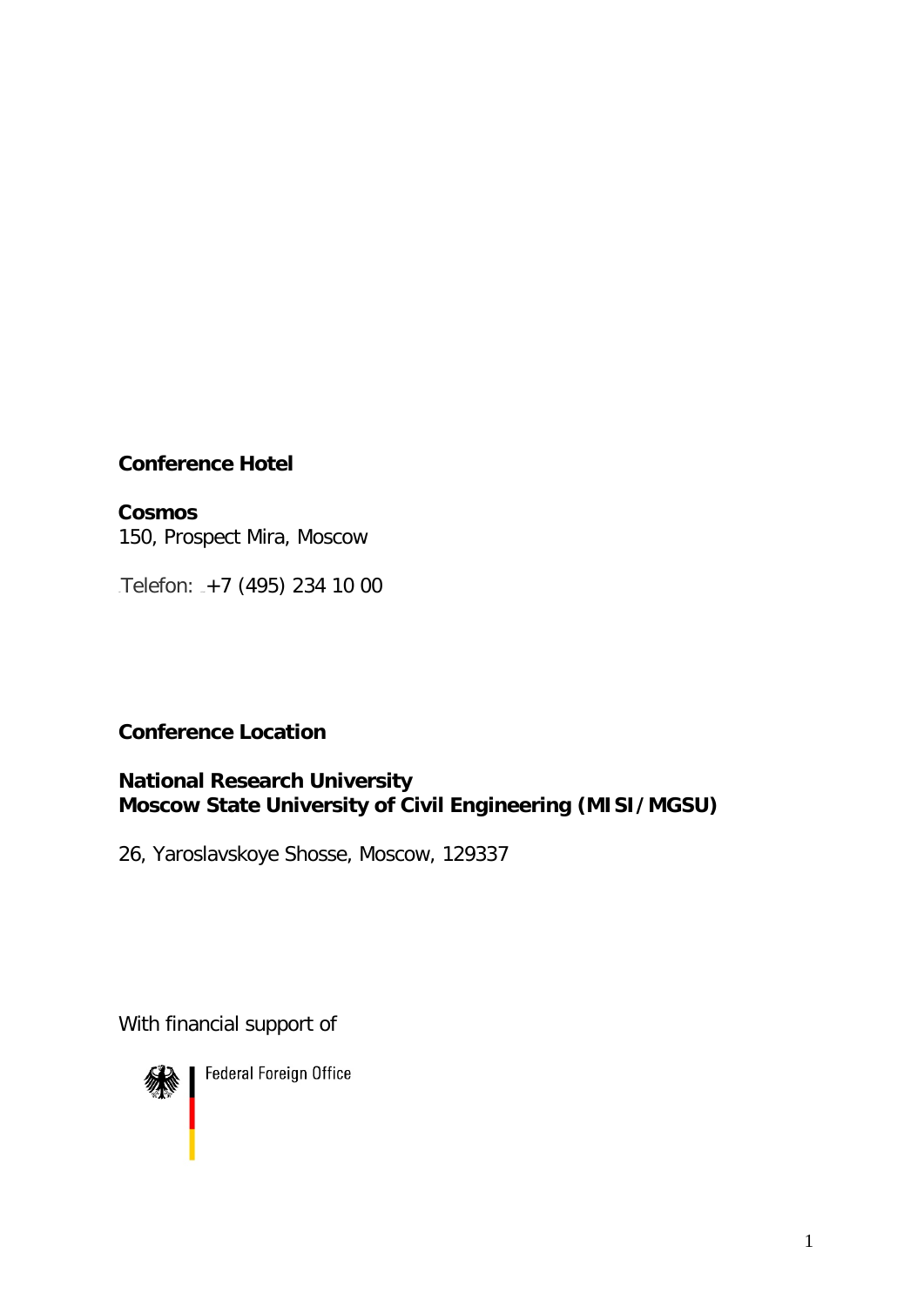Dear colleagues from Russia and Germany,

We would like to offer you a warm welcome to this, our Sixth Week of the Young Researcher! When we convened the "German-Russian Year of Science", five years ago, the idea was born to invite young researchers from both countries to come together to discuss current topics of mutual interest. Since then it has grown from strength to strength. The success of the first week in Kazan encouraged us to turn it into an annual event. The following years we met in Ekaterinburg (2012), Novosibirsk (2013), St. Petersburg (2014) and Moscow (2015). The main goal of these meetings is to foster collaboration among young scientists and researchers who will be setting the agenda of scientific cooperation between Russia and Germany in the near future.

Research organizations and institutions of higher education of both our countries will be presenting their funding programmes and describing the platforms that they can offer to both Russian and German PhD students or PostDoctoral researchers. The over arching principle behind these presentations is to facilitate collaboration and to broaden research networks. The week will illustrate how young and experienced scientists can work across borders with local authorities, associations and industry in order to develop new approaches to global challenges.

This week we are glad to discuss matters of urbanism at the Moscow Institute of Civil Engineering (MGSU). Urban Studies comprise a wide range of interdisciplinary research areas from urban planning to civil engineering. With the sub-theme "City of the Future" we will also include ecological, social and economic aspects of the sustainable development of our cities. Our host university MGSU is famous for its participation in designing and constructing international giant building projects like the Aswan High Dam in Africa. MGSU is the top Russian university in the area of civil engineering and was granted the status of a National Research University by the Russian government. Later this autumn MGSU will celebrate the 95th anniversary of its foundation.

We would like to express our deepest gratitude to Moscow State University of Civil Engineering and its academic hospitality, to the German Embassy in Moscow for its kind support, as well as to the Moscow Government. And, of course, we thank all of you, the participants, for your involvement and cooperation in this conference.

Dr. Peter Hiller

 $MLL$ 

German Academic Exchange Service Head of DAAD Office Moscow Managing Director of DWIH Moscow

Dr. Jörn Achterberg

Tom Acliketer

German Research Foundation Head of DFG Office Moscow Deputy Director of DWIH Moscow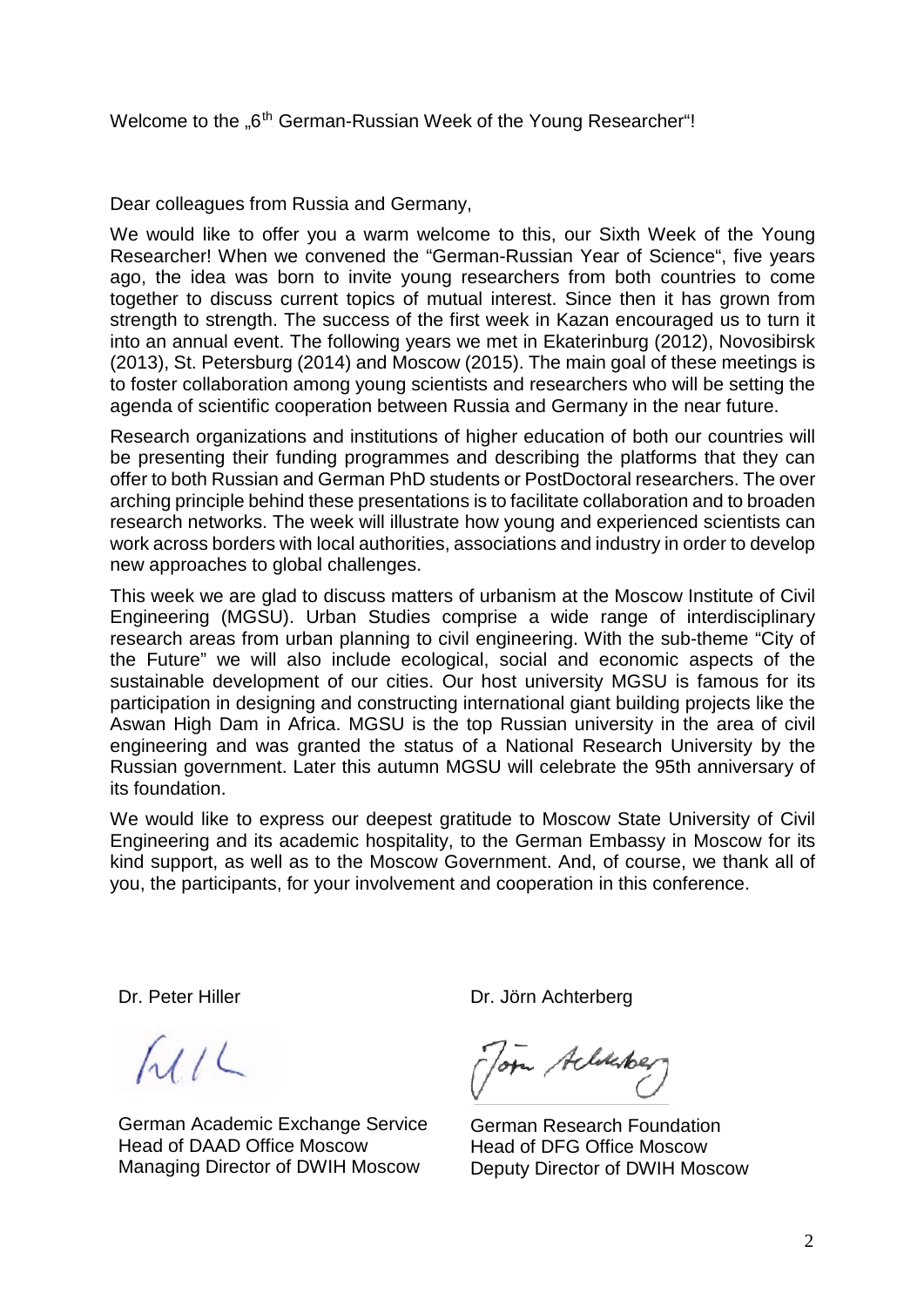| September 11,<br><b>Sunday</b> |                                                                                                                                                                                                                                                                                                                                                                                                                                                                                                                                                                                                                              |                                                              |  |
|--------------------------------|------------------------------------------------------------------------------------------------------------------------------------------------------------------------------------------------------------------------------------------------------------------------------------------------------------------------------------------------------------------------------------------------------------------------------------------------------------------------------------------------------------------------------------------------------------------------------------------------------------------------------|--------------------------------------------------------------|--|
|                                | <b>Arrival of Participants</b>                                                                                                                                                                                                                                                                                                                                                                                                                                                                                                                                                                                               |                                                              |  |
| 19:00                          | <b>Words of Welcome</b><br>to the participants of the week by<br>Dr. Peter Hiller, DAAD Moscow<br>$\bullet$<br>Dr. Jörn Achterberg, DFG Moscow<br>Dr. Martin Krispin, DWIH Moscow<br>$\bullet$<br>Prof. Dr. Andrey Volkov, Rector of MGSU<br>$\bullet$                                                                                                                                                                                                                                                                                                                                                                       | Hotel<br><b>COSMOS</b><br>Executive<br>Lounge,<br>25th floor |  |
| <b>Monday</b>                  | September 12,                                                                                                                                                                                                                                                                                                                                                                                                                                                                                                                                                                                                                |                                                              |  |
| 09:00                          | <b>Transfer from Hotel</b>                                                                                                                                                                                                                                                                                                                                                                                                                                                                                                                                                                                                   |                                                              |  |
| 09:30                          | <b>Registration of Participants</b>                                                                                                                                                                                                                                                                                                                                                                                                                                                                                                                                                                                          | <b>MGSU</b>                                                  |  |
| 10:00                          | <b>Official Opening of the Week</b><br><b>Presentation of MGSU</b><br><b>Welcome Addresses by</b><br>Prof. Dr. Andrey Volkov, Rector of MGSU,<br>President of AECEI (Association of Educational Civil<br><b>Engineering Institutions)</b><br>Prof. Dr. Valery Telichenko, President of MGSU,<br>Honorary President of AECEI<br>Rüdiger Freiherr von Fritsch,<br>٠<br>Ambassador of the Federal Republic of Germany<br>Marat Khusnullin, Deputy Mayor for Urban<br>٠<br>Development and Construction<br>Prof. Dr. Frank Allgöwer, Vice-President of DFG<br>$\bullet$<br>Ulrich Grothus, Deputy Secretary General of DAAD<br>٠ | MGSU,<br>Hall of<br>Scientific<br>Council,<br>1st floor      |  |
| 11:15                          | <b>Opening Lecture</b><br>"From the Classical Feedback Loop to the New<br>Cybernetics of the 21st Century"<br>Professor Dr. Frank Allgöwer<br>Vice-President of DFG;<br>Institute for Systems Theory and Automatic Control,<br>University of Stuttgart<br>- Discussion –                                                                                                                                                                                                                                                                                                                                                     |                                                              |  |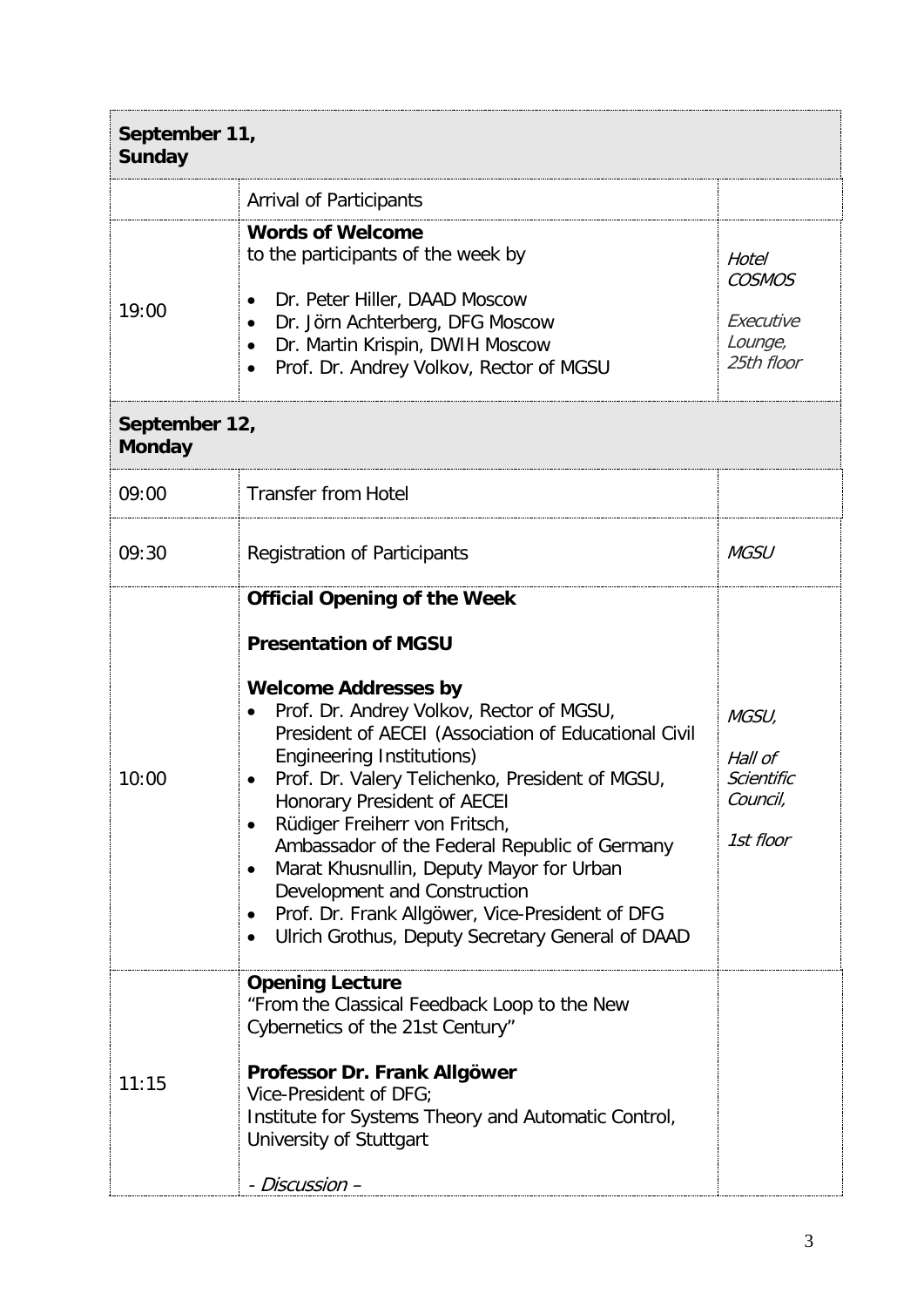| 12:30 | Light lunch                                                                                                                                                                                                                                                                                                                                                                                                                                                                                                                                                                                                         |                                |
|-------|---------------------------------------------------------------------------------------------------------------------------------------------------------------------------------------------------------------------------------------------------------------------------------------------------------------------------------------------------------------------------------------------------------------------------------------------------------------------------------------------------------------------------------------------------------------------------------------------------------------------|--------------------------------|
| 13:30 | <b>Introductory Remarks to The Sixth German-</b><br><b>Russian Week of the Young Researcher</b><br>Ulrich Grothus, Deputy Secretary General of DAAD<br>Prof. Dr. Frank Allgöwer, Vice-President of DFG                                                                                                                                                                                                                                                                                                                                                                                                              |                                |
| 14:00 | Prof. Andrey Volkov, Rector of MGSU<br>"Building Information Modeling & Life Cycle Support:<br>Russian Experience and Prospects"<br>- Discussion –                                                                                                                                                                                                                                                                                                                                                                                                                                                                  |                                |
| 15:00 | Coffee Break                                                                                                                                                                                                                                                                                                                                                                                                                                                                                                                                                                                                        |                                |
| 15:30 | <b>Scientific Lectures of Young Researches</b><br>Chair:<br>Prof. Dr. Frank Allgöwer,<br>$\bullet$<br>DFG; University of Stuttgart<br>Prof. Dr. Andrey Volkov, MGSU<br>$\bullet$                                                                                                                                                                                                                                                                                                                                                                                                                                    |                                |
|       | Marija Nikolaenko (Tomsk University of Architecture<br>and Building): "Modern Trends and Problems of Urban<br>Areas Development"<br>Yana Prelovskaya (MGSU): "Creation of Modern<br>Urban Space. Methodology of Reorganization of Typical<br>Private-home Districts"<br>Ekaterina Kalemeneva (HSE St. Petersburg):<br>"Imagining a Comfortable City in the Arctic: Leningrad<br>Architects in Search of Northern Urban Planning in the<br>1960s"<br><b>Joseph Prestel</b> (FU Berlin): "Shared Visions of the<br>Urban Future: The Allure of Suburbs around the World<br>at the Beginning of the Twentieth Century" |                                |
| 17:00 | <b>University Tour: Campus, Labs, Museum</b>                                                                                                                                                                                                                                                                                                                                                                                                                                                                                                                                                                        |                                |
| 18:00 | Opening of the Exhibition "Architectural and<br><b>Construction Projects"</b>                                                                                                                                                                                                                                                                                                                                                                                                                                                                                                                                       | MGSU,<br>Scientific<br>Library |
| 18:15 | <b>Evening Reception</b>                                                                                                                                                                                                                                                                                                                                                                                                                                                                                                                                                                                            | MGSU,<br>Scientific<br>Library |
| 19:30 | <b>Transfer to Hotel</b>                                                                                                                                                                                                                                                                                                                                                                                                                                                                                                                                                                                            |                                |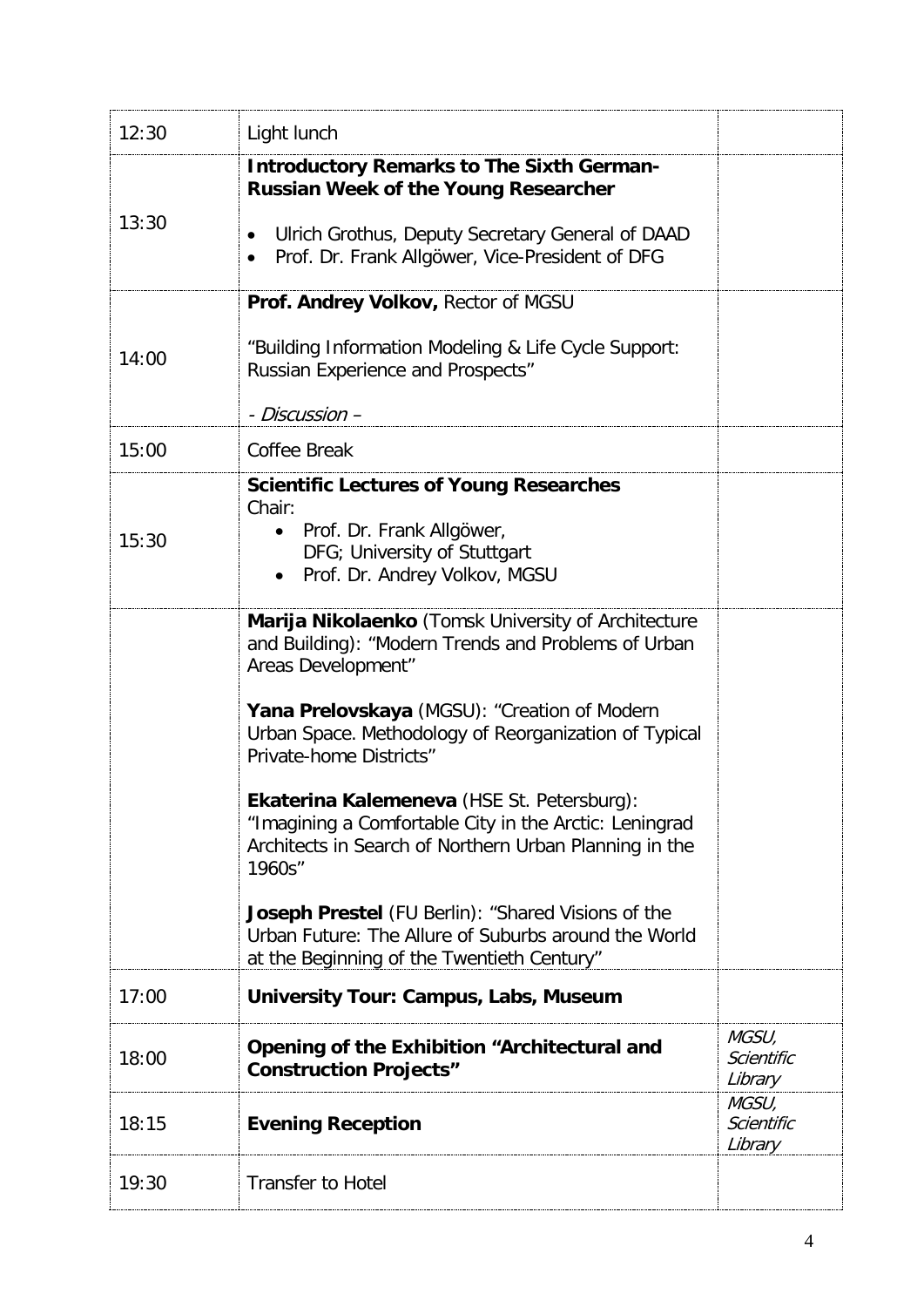| September 13,<br><b>Tuesday</b> |                                                                                                                                                                                                                                                                                                                                                                                                                                                                                                 |                                                         |
|---------------------------------|-------------------------------------------------------------------------------------------------------------------------------------------------------------------------------------------------------------------------------------------------------------------------------------------------------------------------------------------------------------------------------------------------------------------------------------------------------------------------------------------------|---------------------------------------------------------|
| 08:30                           | Transfer from the Hotel                                                                                                                                                                                                                                                                                                                                                                                                                                                                         |                                                         |
| 09:00                           | <b>DWIH Moskau</b><br>Deutsches Haus für Wissenschaft und Innovation<br>/ German House of Research and Innovation<br>Dr. Martin Krispin, Project Coordinator                                                                                                                                                                                                                                                                                                                                    | MGSU,<br>Hall of<br>Scientific<br>Council,<br>1st floor |
| 09:30                           | DFG - Deutsche Forschungsgemeinschaft /<br><b>German Research Foundation</b><br>"DFG - Funding Engineering Sciences in Germany"<br>Dr. Michael Lentze,<br>Programme Director, Group of Engineering Sciences                                                                                                                                                                                                                                                                                     |                                                         |
| 10:15                           | Prof. Dr. Thomas Krupp,<br>Prof. Dr. Hartmut Reinhard<br>University of Applied Sciences Cologne<br>"Entrepreneurs 'View on Urban Mobility in Cologne -<br>the Case of a German Metropolitan Area from an<br><b>Economic Perspective"</b><br>- Discussion –                                                                                                                                                                                                                                      |                                                         |
| 11:00                           | <b>Coffee Break</b>                                                                                                                                                                                                                                                                                                                                                                                                                                                                             |                                                         |
| 11:30                           | <b>Scientific Lectures of Young Researches</b><br>Chair:<br>Prof. Dr. Thomas Krupp, University of Applied<br>$\bullet$<br><b>Sciences Cologne</b><br>Prof. Dr. Hartmut Reinhard, University of Applied<br><b>Sciences Cologne</b>                                                                                                                                                                                                                                                               |                                                         |
|                                 | <b>Stefanie Halwas</b> (University of Applied Sciences<br>Cologne): "Urban Mobility and Startups - Analysis of<br>the Special Requirements of New Enterprises"<br>Frederik Hupperts (Cologne Chamber of Commerce<br>and Industry): "Decision Making in Urban Mobility -<br>Capacity Analysis of Different traffic-infrastructures in<br>Limited Public Areas Using the Example of Cologne"<br>Nina Danilina (MGSU): "Park-and-ride value under<br>intermodal transportation system integration" |                                                         |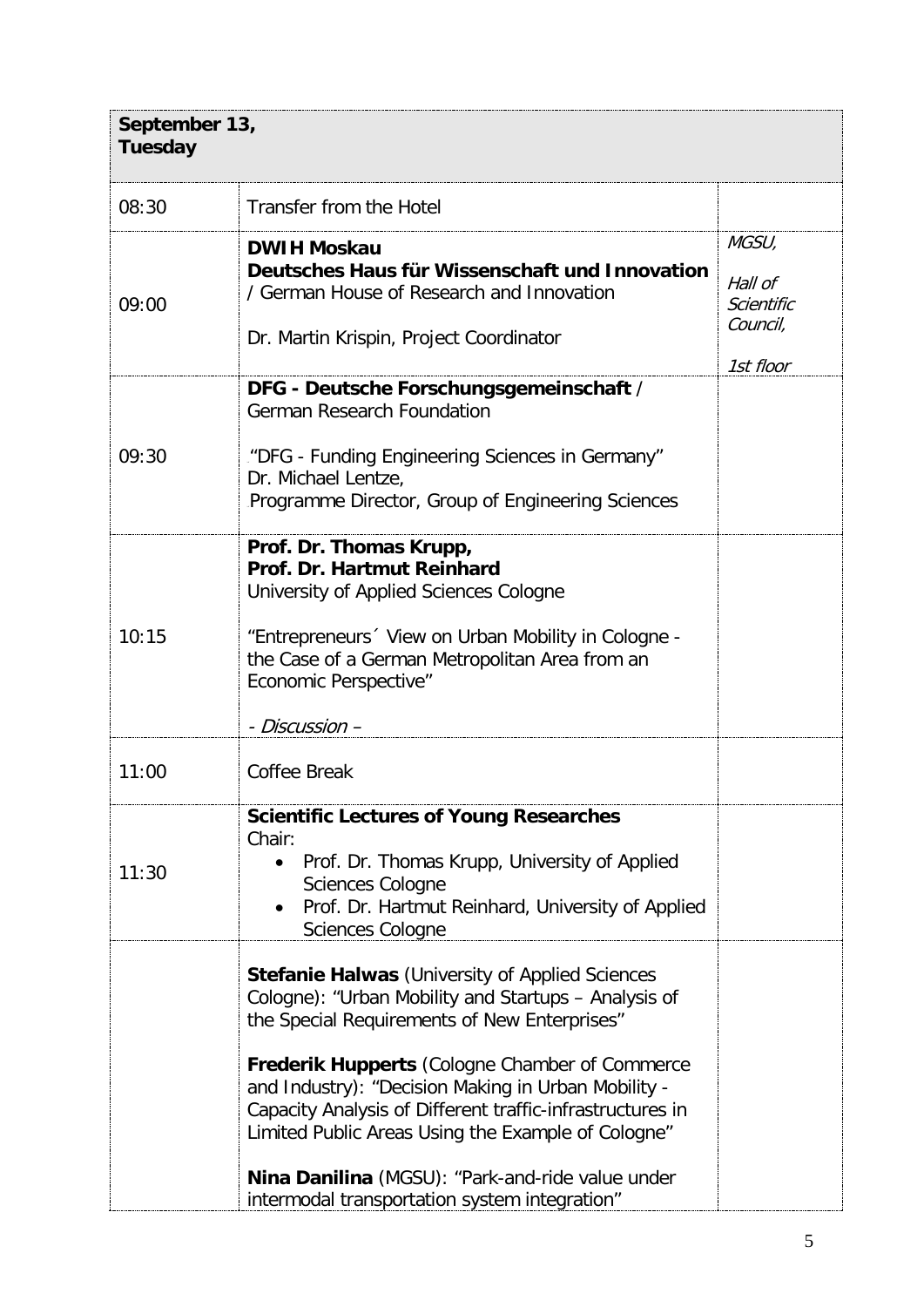|       | <b>Aleksey Levashev (Irkutsk National Research</b><br>Technical University): "Modern Approaches to<br>Estimation of Transportation Demand Based on GIS-<br>technologies"                                                                                                                                                 |  |
|-------|--------------------------------------------------------------------------------------------------------------------------------------------------------------------------------------------------------------------------------------------------------------------------------------------------------------------------|--|
|       | <b>Sergey Tsiulin</b> (South Ural State University,<br>Chelyabinsk): "Urban Freight: A Literature Review"                                                                                                                                                                                                                |  |
| 13:15 | Lunch                                                                                                                                                                                                                                                                                                                    |  |
|       | Prof. Dr. Alexander Mikhailov,<br><b>Irkutsk National Research Technical University</b>                                                                                                                                                                                                                                  |  |
| 14:00 | "Proposals for German-Russian Collaboration in Urban<br>Transportation Planning"                                                                                                                                                                                                                                         |  |
|       | - Discussion –                                                                                                                                                                                                                                                                                                           |  |
| 14:45 | <b>Scientific Lectures of Young Researches</b><br>Chair:<br>Prof. Dr. Thomas Krupp, University of Applied<br>$\bullet$<br>Sciences Cologne<br>Prof. Dr. Hartmut Reinhard, University of Applied<br>$\bullet$<br><b>Sciences Cologne</b><br>Prof. Dr. Mikhailov, Irkutsk National Research<br><b>Technical University</b> |  |
|       | Maksim Sharov (Irkutsk National Research Technical<br>University): "Evaluation of transport accessibility of<br>territory"                                                                                                                                                                                               |  |
|       | Olga Antuvyeva (Volgograd University of Architecture<br>and Civil Engineering): "Urban planning aspects of<br>development of museums in the city structure"                                                                                                                                                              |  |
|       | Maria Krutilova (Belgorod State Technological<br>University named after V.G. Shukhov): "Methodology of<br>cost-effective eco-directed structural design"                                                                                                                                                                 |  |
| 15:45 | Coffee Break                                                                                                                                                                                                                                                                                                             |  |
|       | Dr. Yulia Strashnova,<br>Genplan Institute of Moscow                                                                                                                                                                                                                                                                     |  |
| 16:15 | "Territorial Planning as Instrument for Creating Quality<br>Urban Environment"                                                                                                                                                                                                                                           |  |
|       | - Discussion –                                                                                                                                                                                                                                                                                                           |  |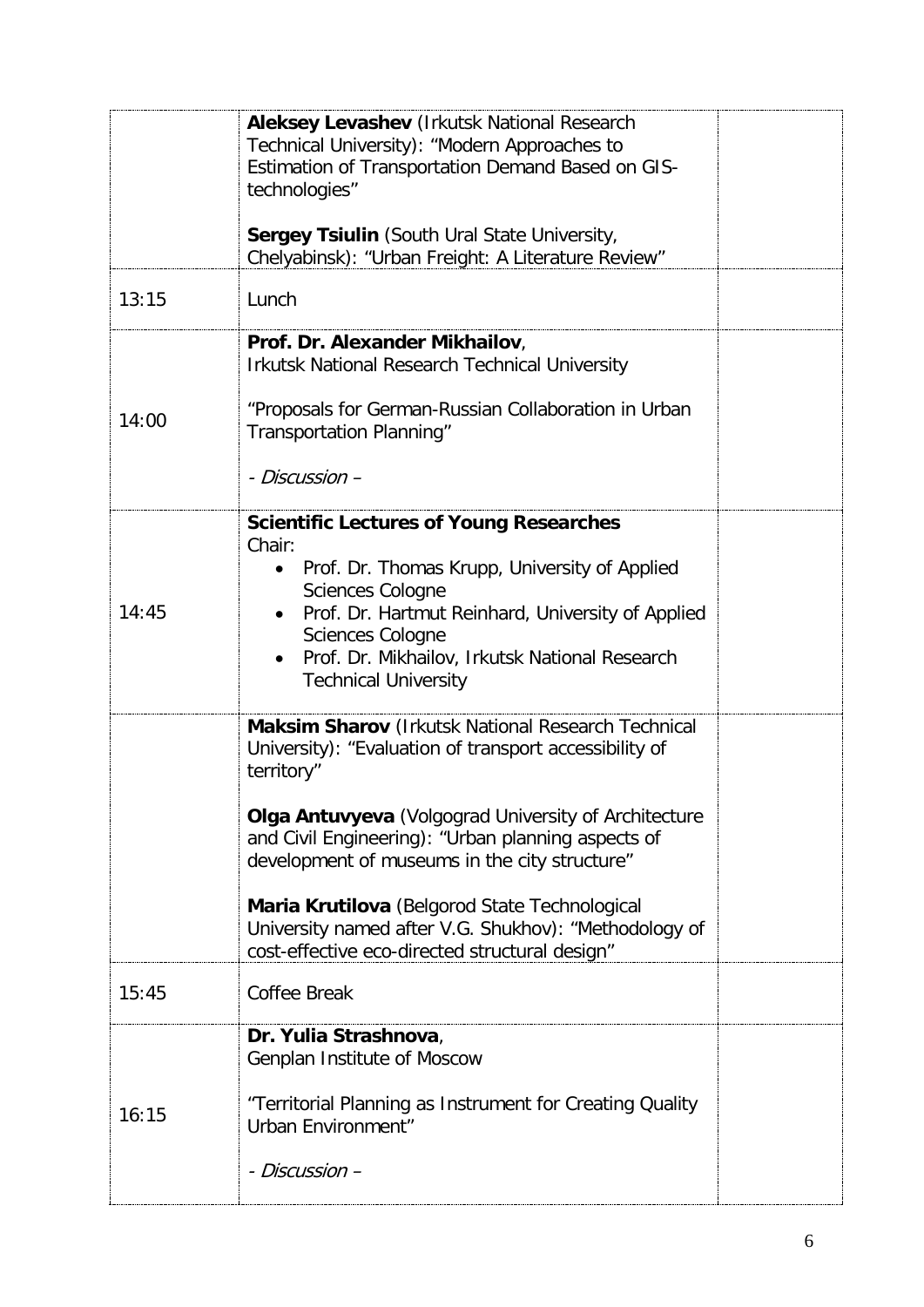|                            | <b>Scientific Lectures of Young Researches</b>                                                                                                                                                                                                                                  |                                          |
|----------------------------|---------------------------------------------------------------------------------------------------------------------------------------------------------------------------------------------------------------------------------------------------------------------------------|------------------------------------------|
| 17:00                      | Khazbi Sugarov (North Caucasus Federal University,<br>Stavropol): "Urban Open Spaces"<br>Ekaterina Korenkova (Orel State Agrarian<br>University): "Landscape Management and Soil<br>Reclamation of Different Urban Areas"<br>Olga Golovina (Ed. Züblin AG): "Teamwork Makes the |                                          |
|                            | Dream Work - Global Collaboration in Construction<br>Project Planning"                                                                                                                                                                                                          |                                          |
| 18:00                      | Transfer to the Hotel and Dinner                                                                                                                                                                                                                                                |                                          |
| September 14,<br>Wednesday |                                                                                                                                                                                                                                                                                 |                                          |
| 08:30                      | Transfer from the Hotel                                                                                                                                                                                                                                                         |                                          |
|                            | Dr.-Ing. Heiko Kirschke,<br>Bauhaus-Universität Weimar<br>Prof. Markus König,                                                                                                                                                                                                   |                                          |
|                            | Ruhr Universität Bochum                                                                                                                                                                                                                                                         | MGSU,                                    |
| 09:00                      | Dr. Jochen Teizer,<br>Rapids Construction Safety and Technology Laboratory                                                                                                                                                                                                      | Hall of<br><b>Scientific</b><br>Council, |
|                            | "Overview of BIM in Education, Research and Industry<br>Application <sup>®</sup>                                                                                                                                                                                                | 1st floor                                |
|                            | - Discussion –                                                                                                                                                                                                                                                                  |                                          |
| 10:00                      | Prof. Aleksey Krasheninnikov,<br>Moscow Architectural Institute MARKHI (Academy of                                                                                                                                                                                              |                                          |
|                            | Architecture) / Higher School of Economics Moscow                                                                                                                                                                                                                               |                                          |
|                            | "Public Space in Built Environment"                                                                                                                                                                                                                                             |                                          |
|                            | - Discussion –                                                                                                                                                                                                                                                                  |                                          |
| 10:40                      | <b>Coffee Break</b>                                                                                                                                                                                                                                                             |                                          |
| 11:00                      | <b>Scientific Lectures of Young Researches</b><br>Chair:                                                                                                                                                                                                                        |                                          |
|                            | Dr.-Ing. Heiko Kirschke,<br>$\bullet$<br>Bauhaus-Universität Weimar                                                                                                                                                                                                             |                                          |
|                            | Prof. Aleksey Krasheninnikov, MARKHI / HSE                                                                                                                                                                                                                                      |                                          |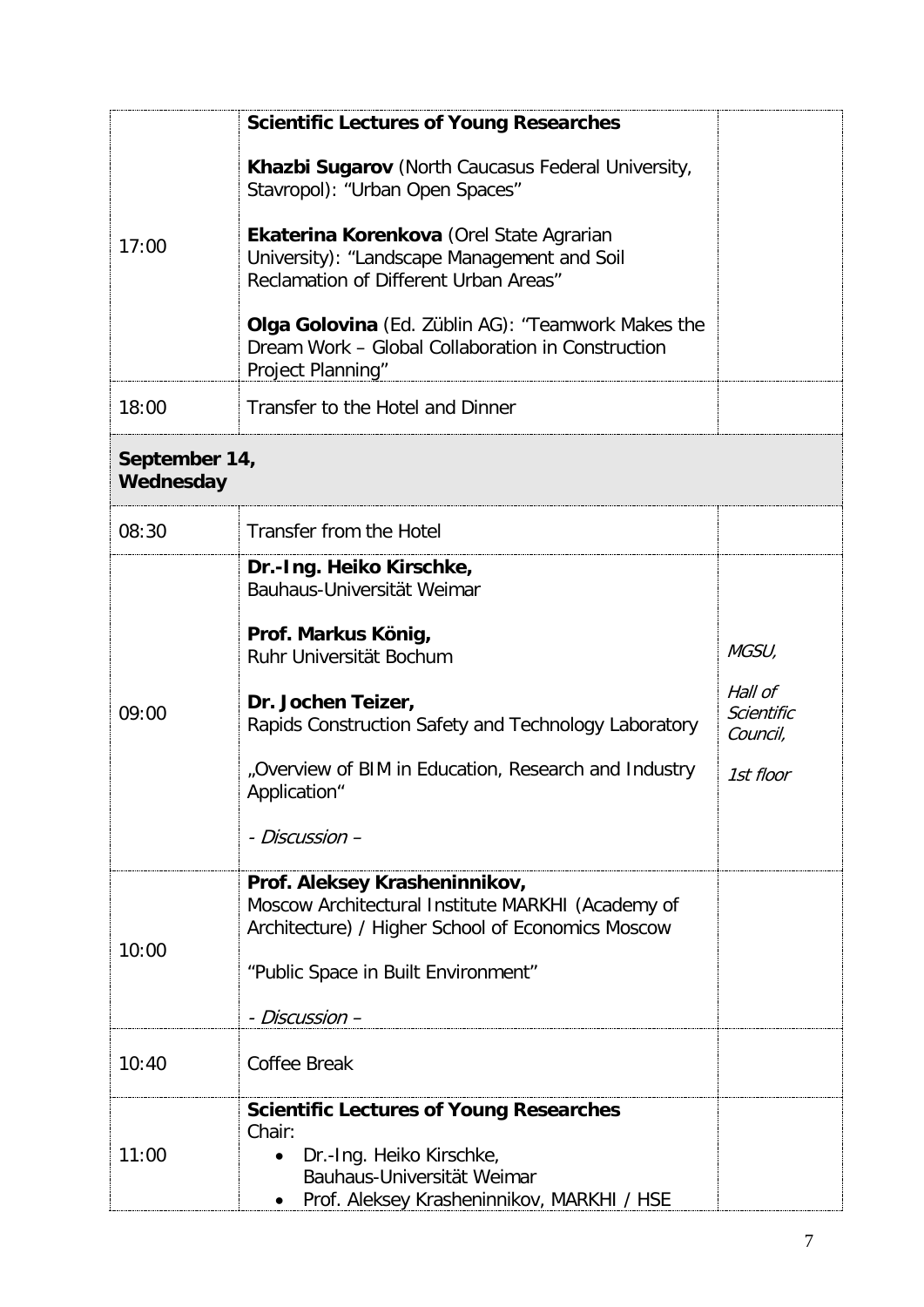| 11:00 | Jürgen Melzner (W. Markgraf GmbH): "BIM<br>Implementation in Small and Medium Enterprises"<br>Immo Feine / Eike Tauscher (Bauhaus Universität<br>Weimar): "BIM and Sensor Data Fusion for Project<br>Lifecycle Management"<br>Olga Kuzina (MGSU): "Complementary Functional<br>Components of Information Modelling for<br>Reorganization of City Environment and Infrastructure<br>in Interactive Mode"<br><b>Irina Nechaeva</b> (MGSU): "Development of BIM in<br>Russian Construction Industry"                                                                                                                                                                        |             |
|-------|--------------------------------------------------------------------------------------------------------------------------------------------------------------------------------------------------------------------------------------------------------------------------------------------------------------------------------------------------------------------------------------------------------------------------------------------------------------------------------------------------------------------------------------------------------------------------------------------------------------------------------------------------------------------------|-------------|
| 12:30 | Lunch                                                                                                                                                                                                                                                                                                                                                                                                                                                                                                                                                                                                                                                                    |             |
| 13:30 | Kevin Schwabe (Ruhr Universität Bochum): "Model-<br>Based Construction Site Layout Planning"<br>Markus Scheffer (Ruhr Universität Bochum):<br>"Simulation of Logistic Processes for Mechanized<br>Tunneling Projects in Urban Areas"<br>Sebastian Hollermann (Bauhaus University Weimar):<br>"BIM to Production Implementation and Education in<br><b>Small Construction Companies"</b><br>Gerhard Schubert (TU München): "Interactive<br>Interfaces: Tangible Tools for Architectural Design"<br>Nils Seifert / Michael Mühlhaus (TU München):<br>"Integrated Decision Support: New Interaction and<br>Visualization Strategies in Urban Planning<br>and Participation" |             |
| 15:15 | Coffee Break                                                                                                                                                                                                                                                                                                                                                                                                                                                                                                                                                                                                                                                             |             |
| 15:45 | <b>SPRINGER-Workshop</b><br>"Publishing Scientific Research in Journals, Conference<br>Proceedings, Books"<br>Daria lovcheva<br>Representative of SpringerNature in the Russian<br>Federation                                                                                                                                                                                                                                                                                                                                                                                                                                                                            | <b>MGSU</b> |
| 17:00 | <b>Excursion to Ostankino TV Tower</b>                                                                                                                                                                                                                                                                                                                                                                                                                                                                                                                                                                                                                                   |             |
| 20:00 | <b>Transfer to Hotel and Dinner</b>                                                                                                                                                                                                                                                                                                                                                                                                                                                                                                                                                                                                                                      |             |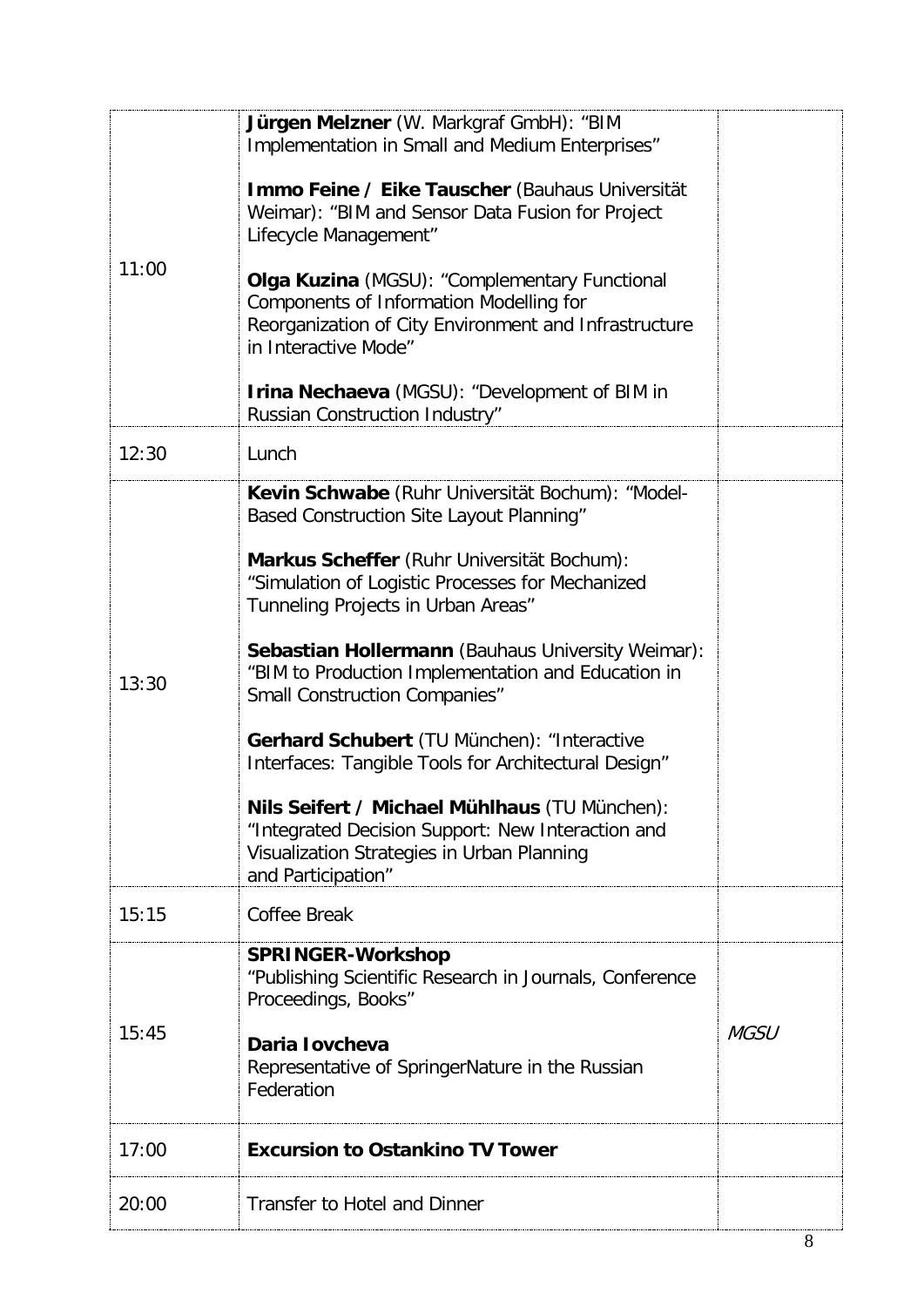| September 15,<br><b>Thursday</b> |                                                                                                                                                                                                                                                                           |                                                         |
|----------------------------------|---------------------------------------------------------------------------------------------------------------------------------------------------------------------------------------------------------------------------------------------------------------------------|---------------------------------------------------------|
| 08:30                            | Transfer from the Hotel                                                                                                                                                                                                                                                   |                                                         |
| 09:00                            | <b>DAAD - Deutscher Akademischer Austausch-</b><br>dienst / German Academic Exchange Service<br>Dr. Peter Hiller,<br>Head of DAAD-Office in Moscow                                                                                                                        | MGSU,<br>Hall of<br>Scientific<br>Council,<br>1st floor |
| 09:45                            | DFG - Deutsche Forschungsgemeinschaft /<br><b>German Research Foundation</b><br>"Promoting Research Careers"<br>Dr. Sebastian Granderath, Group of Research Careers                                                                                                       |                                                         |
| 10:30                            | Coffee Break                                                                                                                                                                                                                                                              |                                                         |
| 11:00                            | <b>Honorary lecture</b><br>"Current Prospects of Germany's Science and Research<br>System"<br>Dorothee Dzwonnek, Secretary General, DFG<br>Chair:<br>Prof. Dr. Andrey Volkov, Rector of MGSU<br>Prof. Dr. Valery Telichenko, President of MGSU<br>- Discussion -          |                                                         |
| 12:00                            | Lunch                                                                                                                                                                                                                                                                     |                                                         |
| 13:00                            | Prof. Dr. Reinhard Hinkelmann,<br><b>Technical University Berlin</b><br>DFG-Research Training Group 2032<br>"Urban Water Interfaces"<br>"Simulation-based Design for Restoring a Small Urban<br>River <sup>"</sup><br>– Discussion –                                      |                                                         |
| 14:00                            | Prof. Dr. Evgeny Pupyrev,<br>The Interregional Union of Designers,<br>Expert and Technological Council of The Russian<br>Association of Water Supply and Sewerage<br>"Special Aspects of Water Management in the<br><b>Communal Services of Russia"</b><br>- Discussion – |                                                         |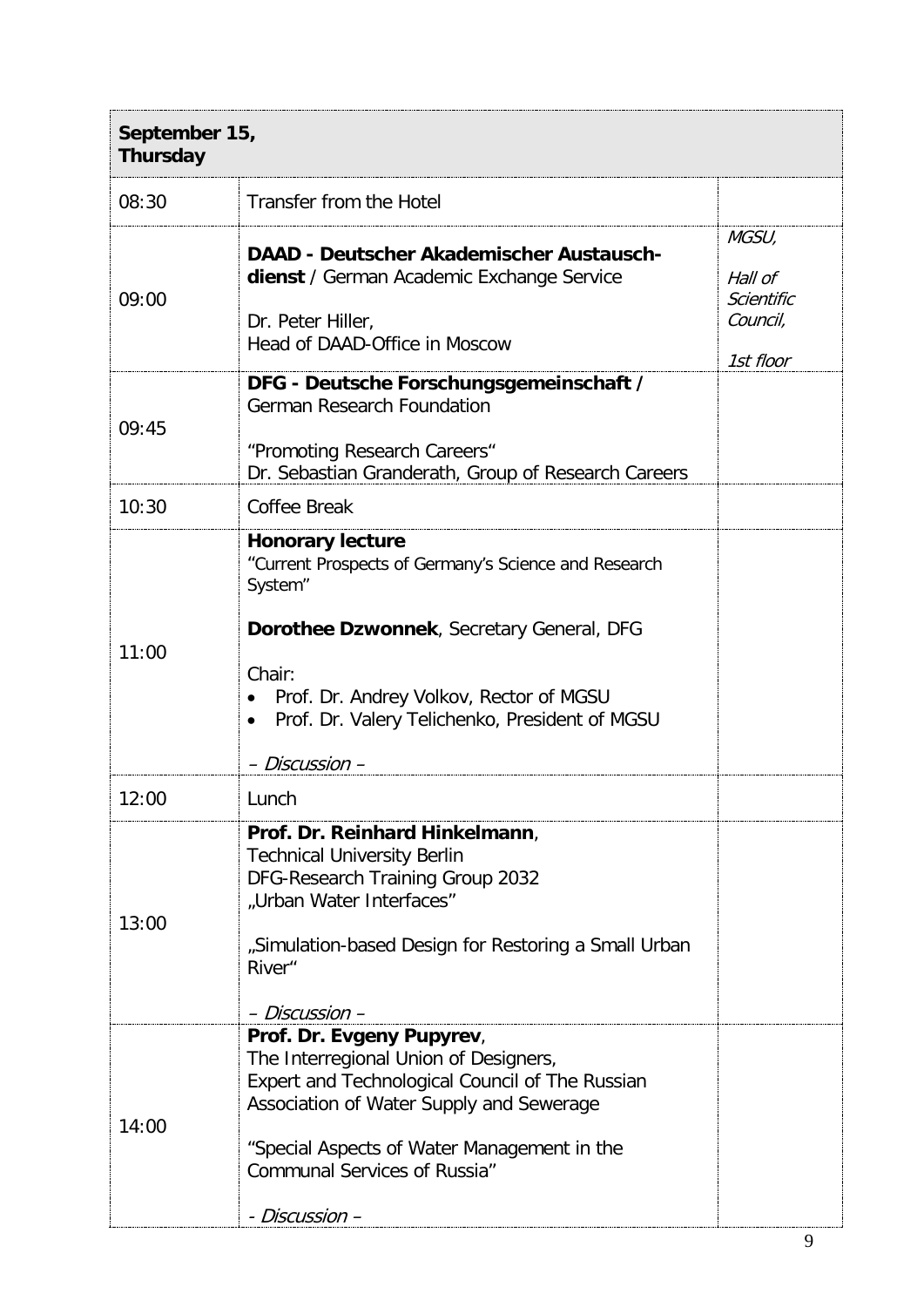| 14:45                   | <b>Scientific Lectures of Young Researches</b><br>Chair:<br>• Prof. Dr. Reinhard Hinkelmann,<br>• Dr. Michael Lentze, DFG                                                                                                                                                                                                                                                                                                                                                                                                             |             |  |
|-------------------------|---------------------------------------------------------------------------------------------------------------------------------------------------------------------------------------------------------------------------------------------------------------------------------------------------------------------------------------------------------------------------------------------------------------------------------------------------------------------------------------------------------------------------------------|-------------|--|
|                         | Nikolay Makisha (MGSU): "Approaches for<br>Reconstruction of Waste Water Facilities on the Energy<br><b>Efficiency Basis"</b>                                                                                                                                                                                                                                                                                                                                                                                                         |             |  |
|                         | Olga Yantsen (MGSU): "The Solution of Water<br>Environment Issues in Cities and Localities"                                                                                                                                                                                                                                                                                                                                                                                                                                           |             |  |
| 15:30                   | <b>Coffee Break</b>                                                                                                                                                                                                                                                                                                                                                                                                                                                                                                                   |             |  |
| 16:00                   | Clara Romero (TU Berlin): "Urban Water Interfaces:<br><b>Biogeochemical Processes"</b><br>Robert Ladwig (TU Berlin): "Urban Water Interfaces:<br>Interfaces in Urban Surface Waters"<br>Katharina Teuber (TU Berlin): "Urban Water<br>Interfaces: Interfaces in Sewer Systems"<br><b>Mikael Gillefalk</b> (TU Berlin): "Urban Water Interfaces:<br>Surface Water - Groundwater Interactions"<br>Olga Solkina (Samara State University of Architecture<br>and Civil Engineering): "Dairy Wastewater Treatment in<br>Urban Environment" |             |  |
| 17:40                   | Transfer to the Hotel and Dinner                                                                                                                                                                                                                                                                                                                                                                                                                                                                                                      |             |  |
| September 16,<br>Friday |                                                                                                                                                                                                                                                                                                                                                                                                                                                                                                                                       |             |  |
| 08:30                   | <b>Transfer from Hotel</b>                                                                                                                                                                                                                                                                                                                                                                                                                                                                                                            |             |  |
| 09:00                   | <b>Helmholtz Association of German Research</b><br><b>Centres</b><br>Aleksey Shipilov,<br>Project Coordination and Public Relations                                                                                                                                                                                                                                                                                                                                                                                                   | <i>MGSU</i> |  |
| 09:30                   | Alexander von Humboldt Foundation (AvH)<br>Prof. Dr. Vladimir Tishkov,<br>Ambassador Scientist of Humboldt Foundation;<br>Lomonosov Moscow State University                                                                                                                                                                                                                                                                                                                                                                           |             |  |